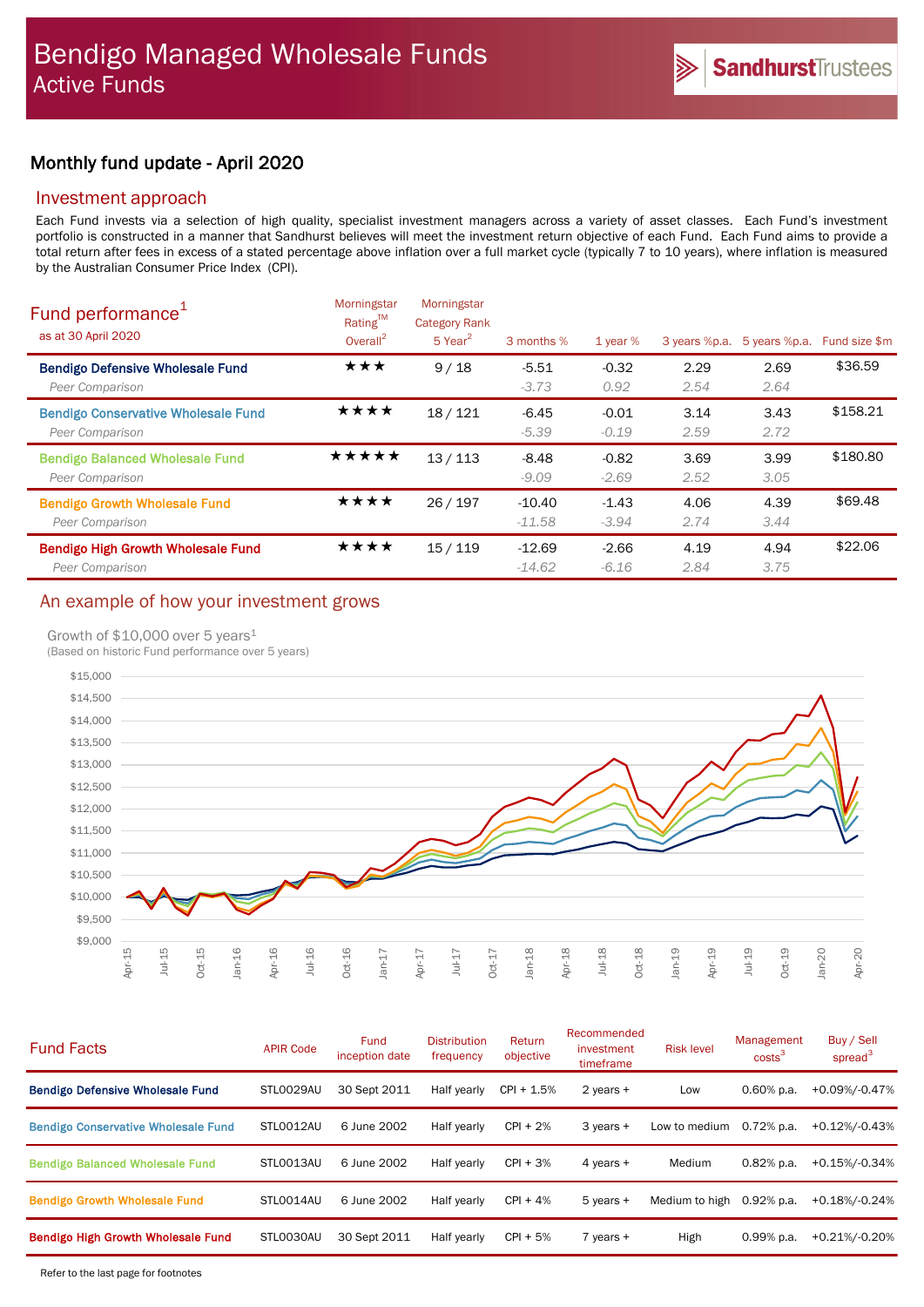# Asset allocation and the Unit prices of the Unit prices of the Unit prices of the Unit prices of the Unit pric

## Bendigo Defensive Wholesale Fund



#### Bendigo Conservative Wholesale Fund

|  | ■ Aust Sh             | 13.1% |
|--|-----------------------|-------|
|  |                       |       |
|  | $\blacksquare$ Int Sh | 14.6% |
|  | Int Sh (Hedged)       | 4.4%  |
|  | Property & Infra      | 3.1%  |
|  | $\blacksquare$ Cash   | 21.2% |
|  | $\blacksquare$ Int Fl | 7.4%  |
|  | ■ Aust Fl             | 29.2% |
|  | ■ Alternative         | 7.0%  |
|  |                       |       |

#### Bendigo Balanced Wholesale Fund

|  | $\blacksquare$ Aust Sh | 21.5% |
|--|------------------------|-------|
|  | $\blacksquare$ Int Sh  | 23.7% |
|  | Int Sh (Hedged)        | 6.8%  |
|  | Property & Infra       | 3.2%  |
|  | $\blacksquare$ Cash    | 15.0% |
|  | $\blacksquare$ Int Fl  | 4.8%  |
|  | <b>Aust Fl</b>         | 18.0% |
|  | <b>Alternative</b>     | 7.0%  |
|  |                        |       |

#### Bendigo Growth Wholesale Fund

|  | $\blacksquare$ Aust Sh         | 30.0% |
|--|--------------------------------|-------|
|  | $\blacksquare$ Int Sh          | 33.2% |
|  | $\blacksquare$ Int Sh (Hedged) | 7.0%  |
|  | <b>Property &amp; Infra</b>    | 5.4%  |
|  | $\blacksquare$ Cash            | 7.0%  |
|  | $\blacksquare$ Int FI          | 0.7%  |
|  | $\blacksquare$ Aust FI         | 7.6%  |
|  | <b>Alternative</b>             | 9.1%  |
|  |                                |       |

#### Bendigo High Growth Wholesale Fund

| ■ Aust Sh                      | 37.4% |
|--------------------------------|-------|
| $\blacksquare$ Int Sh          | 40.4% |
| $\blacksquare$ Int Sh (Hedged) | 7.3%  |
| Property & Infra               | 6.0%  |
| $\blacksquare$ Cash            | 3.0%  |
| $\blacksquare$ Int FI          | 0.0%  |
| <b>Aust Fl</b>                 | 0.0%  |

| Unit prices<br>as at 30 April 2020         | Application<br>price | Withdrawal<br>price |
|--------------------------------------------|----------------------|---------------------|
| <b>Bendigo Defensive Wholesale Fund</b>    | \$1.07207            | \$1,06607           |
| <b>Bendigo Conservative Wholesale Fund</b> | \$1.04221            | \$1.03649           |
| <b>Bendigo Balanced Wholesale Fund</b>     | \$0.96706            | \$0.96233           |
| <b>Bendigo Growth Wholesale Fund</b>       | \$0.91049            | \$0.90668           |
| <b>Bendigo High Growth Wholesale Fund</b>  | \$1,23001            | \$1.22498           |

## Make the most of your investment

### You need \$50,000 to start an investment in one of our Bendigo Managed Wholesale Funds

 $\blacktriangleright$  The power of compounding

Compounding can be a powerful tool in wealth creation. Reinvesting distributions can be one of the easiest and cheapest ways to increase your holdings over time. You're compounding your investment's growth by continually adding more units which, in turn, will generate distributions of their own.

#### Why not reinvest your half yearly distributions?

 $\blacktriangleright$  The benefits of making it regular

Making regular contributions to your investment can both grow your investment and smooth the effects of market highs and lows.

### Why not add a Regular Savings Plan to your investment? You can establish one from as little as \$50 per month.

You can also use BPAY® to add to your investment at any time with as little as \$100. See your statement for your BPAY reference number.

® Registered to BPAY Pty Ltd ABN 69 079 137 518

## Do you have any questions?

For further information contact us on 1800 634 969 or visit www.sandhursttrustees.com.au